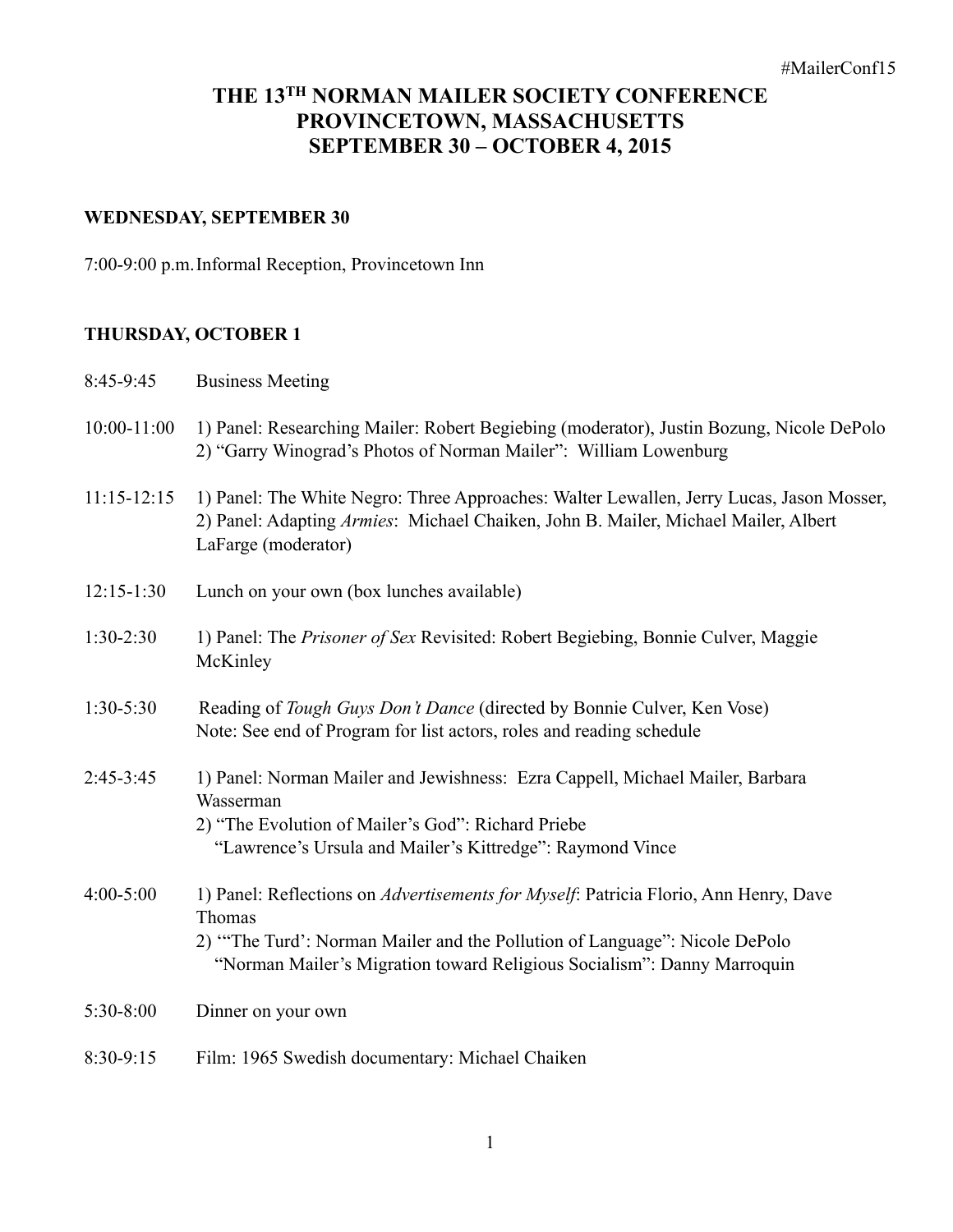# **FRIDAY, OCTOBER 2**

| 8:45-9:45       | 1) Panel: Wild 90: Justin Bozung, Michael Chaiken, Maggie McKinley<br>2) Panel: The Spooky Art: Michael Lennon, Timothy Nolan, Phillip Sipiora                                                                                                                                                                                                                                                                              |
|-----------------|-----------------------------------------------------------------------------------------------------------------------------------------------------------------------------------------------------------------------------------------------------------------------------------------------------------------------------------------------------------------------------------------------------------------------------|
| $9:00-1:00$     | Reading of Tough Guys Don't Dance (directed by Bonnie Culver, Ken Vose) Pilgrim<br>Monument & Provincetown Museum                                                                                                                                                                                                                                                                                                           |
| $10:00 - 11:00$ | Panel: The Digital Mailer: Justin Bozung, Michael Chaiken, Michael Lennon (moderator),<br>Jerry Lucas                                                                                                                                                                                                                                                                                                                       |
| $11:15 - 12:15$ | Panel: Norman Mailer and Psychology<br>"The Influence of Reich on the Works of Norman Mailer": Andrew Gordon<br>"A Practitioner Considers Her Father's Psychological Ideas": Susan Mailer<br>"Between Marxism and Existentialism: Mailer's Critique of Freudian Psychoanalysis": Erik<br>Nakjavani                                                                                                                          |
|                 | 2) Buckley and Mailer: A reading by Kevin Schultz                                                                                                                                                                                                                                                                                                                                                                           |
| $12:-1:30$      | Lunch on your own (box lunches available)                                                                                                                                                                                                                                                                                                                                                                                   |
| $1:30-3:30$     | Walking Tour: Christopher Busa (assembly point TBA)                                                                                                                                                                                                                                                                                                                                                                         |
| $1:30-2:30$     | 1) Panel: Learning from Mailer: Danielle Mailer, Elizabeth Mailer, Jeffrey Michelson<br>2) Panel: Norman Mailer and Marijuana: Thomas Heffernon, John B. Mailer, Richard<br><b>Stratton</b>                                                                                                                                                                                                                                 |
| $2:45-3:45$     | 1) Panel: The Deer Park at 60: Carol Holmes, Bernard Horn, Raymond Vince<br>2) Panel: Mailer and J.F.K.: Joe Reubens, Larry Schiller, Nina Wiener, Michael Lennon<br>(moderator)                                                                                                                                                                                                                                            |
| $3:00-6:00$     | Reading of Tough Guys Don't Dance (directed by Bonnie Culver, Ken Vose,) Provincetown<br>Library                                                                                                                                                                                                                                                                                                                            |
| $4:00-5:00$     | 1) Panel: <i>Tough Guys Don't Dance</i> (film) Revisited: Bonnie Barber, Justin Bozung,<br>Christopher Busa, Stephan Morrow, Michael Chaiken (moderator)<br>2) Mailer and Periodicals: John Winters (moderator)<br>"Mailer in the Magazines: Osiris Revisited": Mark Noonan<br>"Mailer, Serialization and the Monetized Archive": Gregory Specter<br>"Words by the Minute: Mailer's Nonfiction in Magazines": Daniel Worden |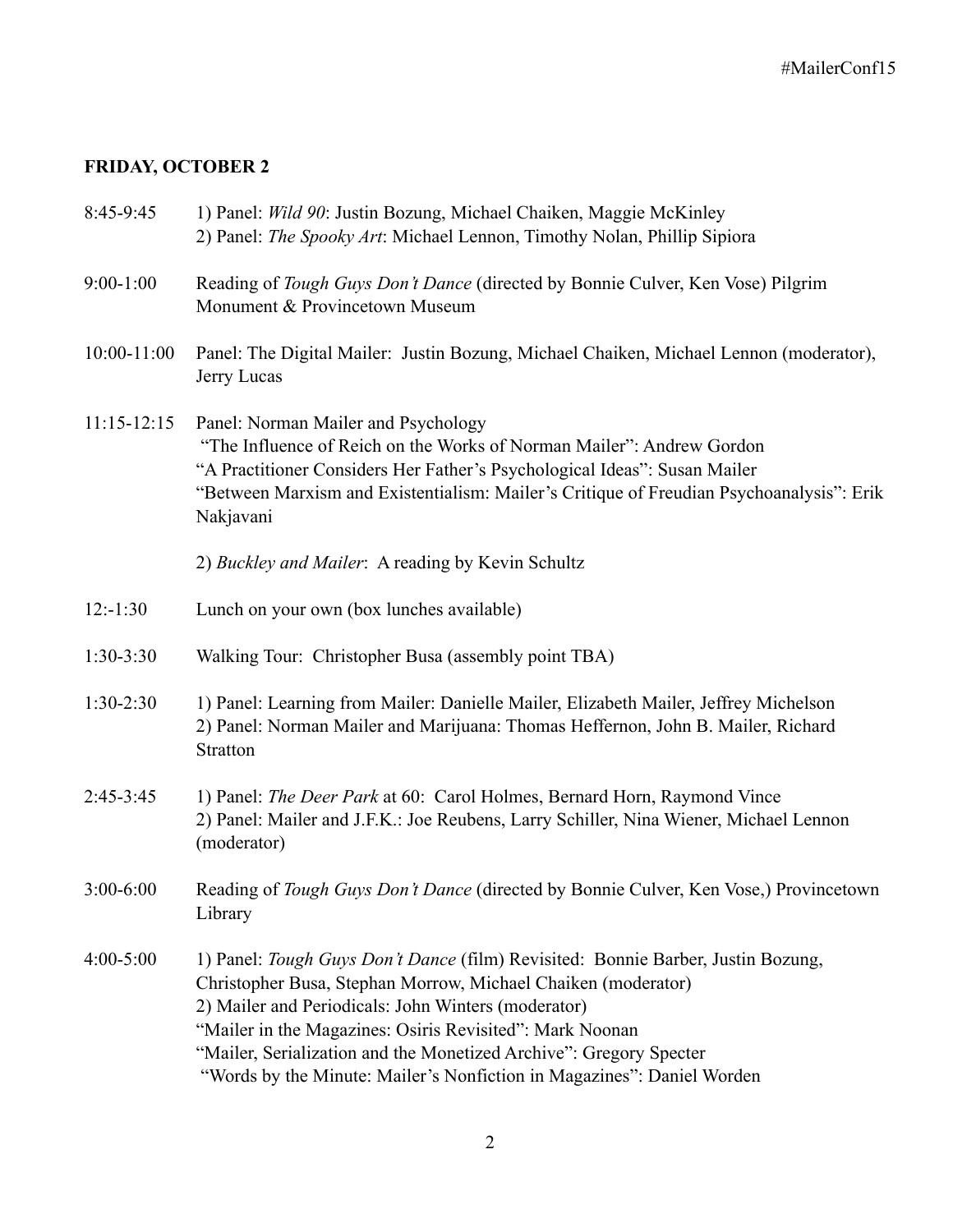6:30-9:00 Society Dinner (á la carte) at NAPI's restaurant, 7 Freeman Street (between Bradford and Commercial Streets)

#### **SATURDAY, OCTOBER 3**

| 8:45-9:45      | 1) Panel: Norman Mailer's Short Fiction: Jeanne Fuchs, John B. Mailer, Victor Peppard,<br>Phillip Sipiora (moderator)<br>2) "Norman Mailer's World War II Novel": Rashidah Abu-Bakr<br>"Norman Mailer and Minorities": Patrick Jehle |
|----------------|--------------------------------------------------------------------------------------------------------------------------------------------------------------------------------------------------------------------------------------|
| $10:00-11:00$  | 1) Panel: The Executioner's Song: Michael Lennon, Larry Schiller, Simon Singer                                                                                                                                                       |
| $11:15-12:00$  | Remembering Barry Leeds: Marc Triplett                                                                                                                                                                                               |
| $12:15 - 2:15$ | Luncheon: Keynote Speaker: Kate Mailer                                                                                                                                                                                               |
| $2:30-4:30$    | Reading of "The Two Mailers" by Ronald K. Fried<br>Actors: Ross Klavan, Maggie McKinley, Ken Vose (Provincetown Inn)                                                                                                                 |
| $6:30-9:00$    | Dinner on your own                                                                                                                                                                                                                   |

**SUNDAY, OCTOBER 4** 

9:00-11:00 Board postmortem, Provincetown Inn Agenda: Fundraising and Budget Barry Leeds proposal New logo proposal 2016 Conference Membership

#### *Tough Guys Don't Dance* **READER SCHEDULES:**

#### **P-TOWN INN – 10/1 – 1:30 – 5:30 PM ACT ONE – CHAPTERS 1-2-3**

Tim – Ross Klavan Patty Lareine – Cathy Hasse Jessica Pond – Carol Lavelle Regency – Bill Schneider Lonnie Pangborn – Marc Triplett Big Mac – Stephan Morrow Spider – Bill Thelin